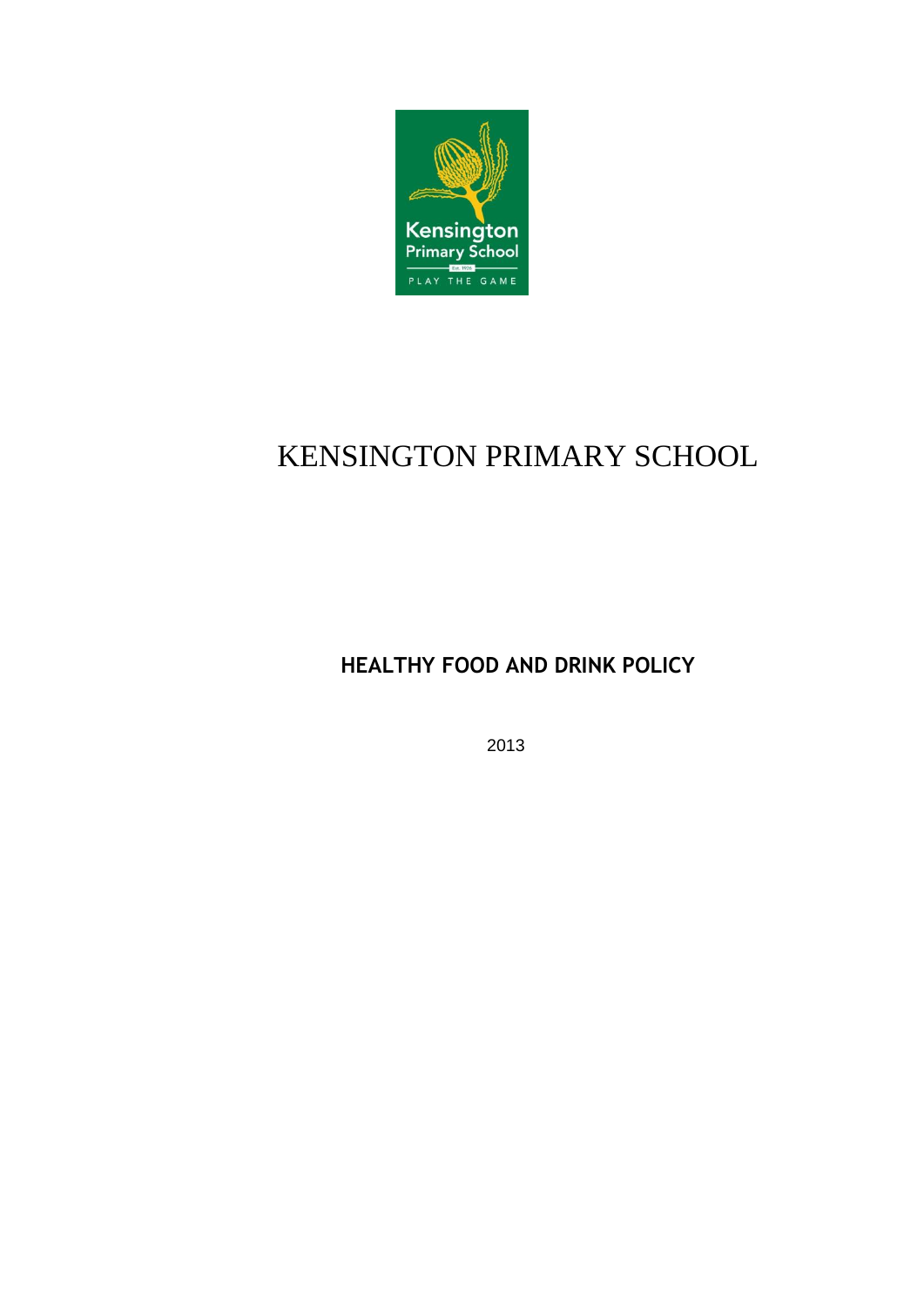# **POLICY STATEMENT**

Food and drinks provided in Western Australian public schools are required to support the development of healthy eating in students.

## **BACKGROUND**

Childhood obesity is now recognised as a world wide epidemic. In Western Australian the number of children and young people who are overweight or obese has tripled since 1985, with a almost a quarter of boys and a third of girls aged 7-15 years now being overweight or obese . Young people who carry excess weight or are obese have a greater risk of a number of immediate and long-term health and behavioural problems.

In March 2006 the Premier and the Minister for Education and Training announced a review of the nutritional value of food sold in Western Australian school canteens. The purpose of the review was to gain an accurate understanding of what was being sold in school canteens and to develop a policy and strategies to ensure all food and drinks provided by a school support the development of healthy eating by students. The review made recommendations for a policy and standards for healthy food and drinks in Western Australian public schools.

Regulation 72(1) of the *School Education Regulations 2000* provides the Principal with the power to give permission for the school's premises or part of the school's premises to be used for an activity not directly related to the purposes of school education including the provision of the canteen facilities. Implementation of this policy by the canteen is a condition upon which permission will be given.

## **PRINCIPLES**

The policy will be underpinned by a whole school approach and a recognition that:

- a variety of foods are to be enjoyed every day; and
- the primary role of a school canteen/food service is to provide a healthy and nutritious food service to students and staff.

### **STAR CHOICE BUYERS' GUIDE**

The Star Choice Buyers' Guide was produced by the Western Australian School Canteen Association (WASCA) in conjunction with The Federation of Canteens in Schools (FOCiS) national registration program. FOCiS represents canteens nationally. Its goal is to promote and facilitate the provision of nutritious foods that promote health in school canteens throughout Australia. In order to achieve this, FOCiS has developed nutrient criteria to assess food products.The WASCA is working closely with the Department of Education to support schools to implement and maintain the Healthy Food and Drinks Policy.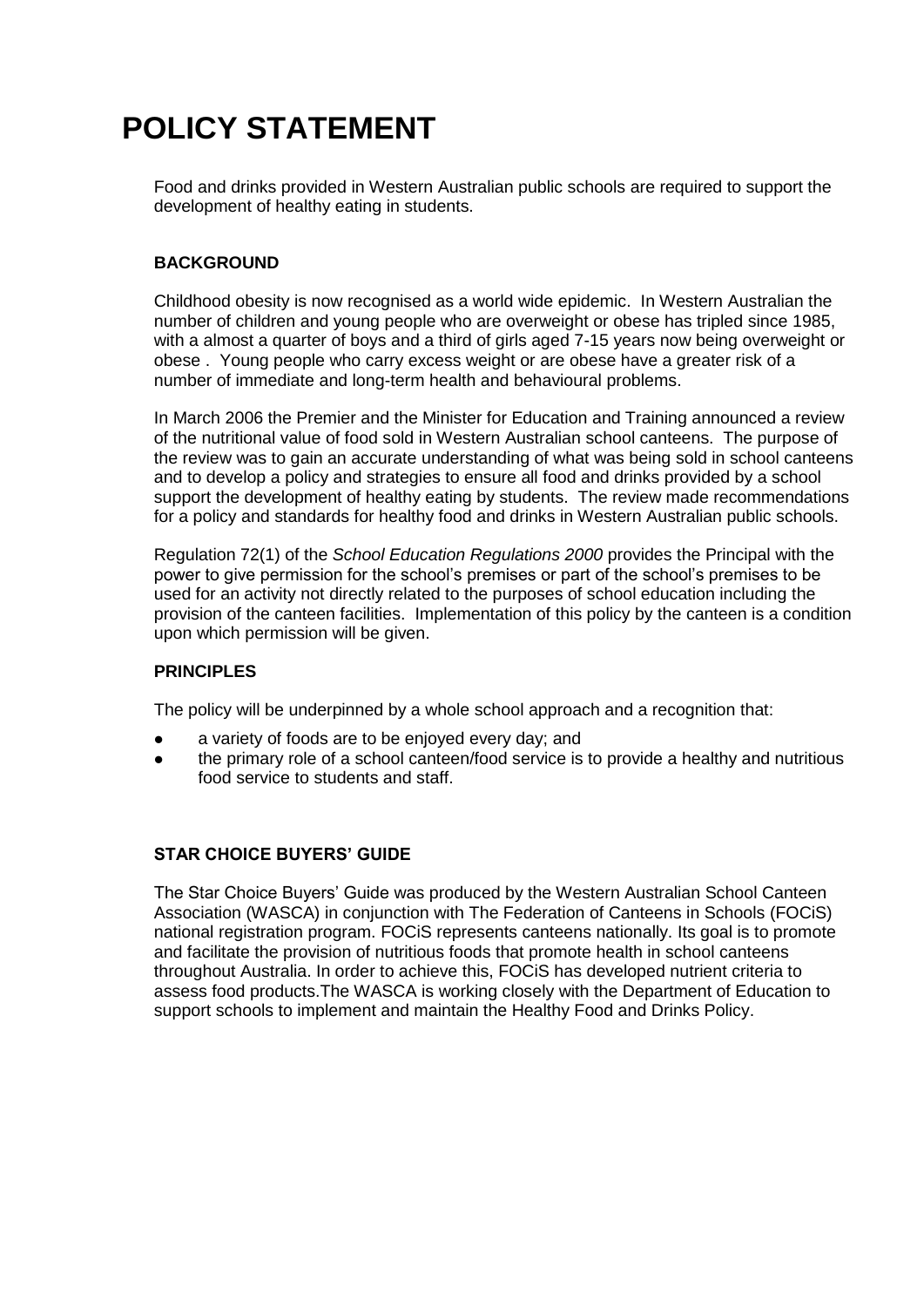## **TRAFFIC LIGHT SYSTEM**

The policy and standards for healthy food and drinks is based on:

• The National Dietary Guidelines for Children and Adolescents in Australia and the Australian Guide to Healthy Eating (AGTHE).

• A whole school approach which includes canteen workers, principals, teachers, students and parents/carers

- A 'traffic light system' for rating the suitability of food and drinks:
- GREEN fill the menu
- AMBER select carefully
- RED off the menu

Green food and drinks are good sources of nutrients, contain less saturated fat and/or added sugar and/or salt and help to avoid an intake of excess energy (kJ).

Amber food and drinks have some nutritional value, contain moderate levels of saturated fat and/or added sugar and/or salt and can, in large serves, contribute excess energy (kJ).

Red food and drinks lack adequate nutritional value, are high in saturated fat and/or added sugar and/or salt and can contribute excess energy (kJ).

## **Procedures**

#### **Scope of the Policy**

This policy must be read in conjunction with the Department's *Student Health Care* Policy and Anaphylaxis Advice Paper for information on how to address the issue of known allergies and allergic reactions.

This policy applies to all operators of a canteen or tuckshop on public school sites including Parents and Citizens' Associations (P & Cs), external contractors and local caterers/shops that provide a food service to students.

The policy also extends to areas where the Principal is directly responsible for the supply of food and drinks, eg classroom rewards and cooking activities, school camps, excursions.

#### *Guidelines*

*The role of the school canteen/food service is to provide a food service to students and staff that is part of a whole school approach that supports healthy eating, is affordable and financially sustainable. Financial profit is a secondary objective for school canteens and must be achieved through the sale of healthy foods.*

*The policy does not apply to areas where the Principal is not directly responsible, for example fundraising by the P & Cs or birthday cake supplied by a parent. For those areas the Principal should consult with the school community in deciding the policy for healthy food and drinks.*

*The school curriculum is an ideal place for teachers to model healthy eating practices and demonstrate how healthy foods can be introduced into the diet.*

*Teachers can engage students in curriculum activities that promote the Australian Guide to Healthy Eating (AGTHE). A powerful way to do this is to involve students in preparing and tasting nutritious foods that are also appealing in taste and presentation.*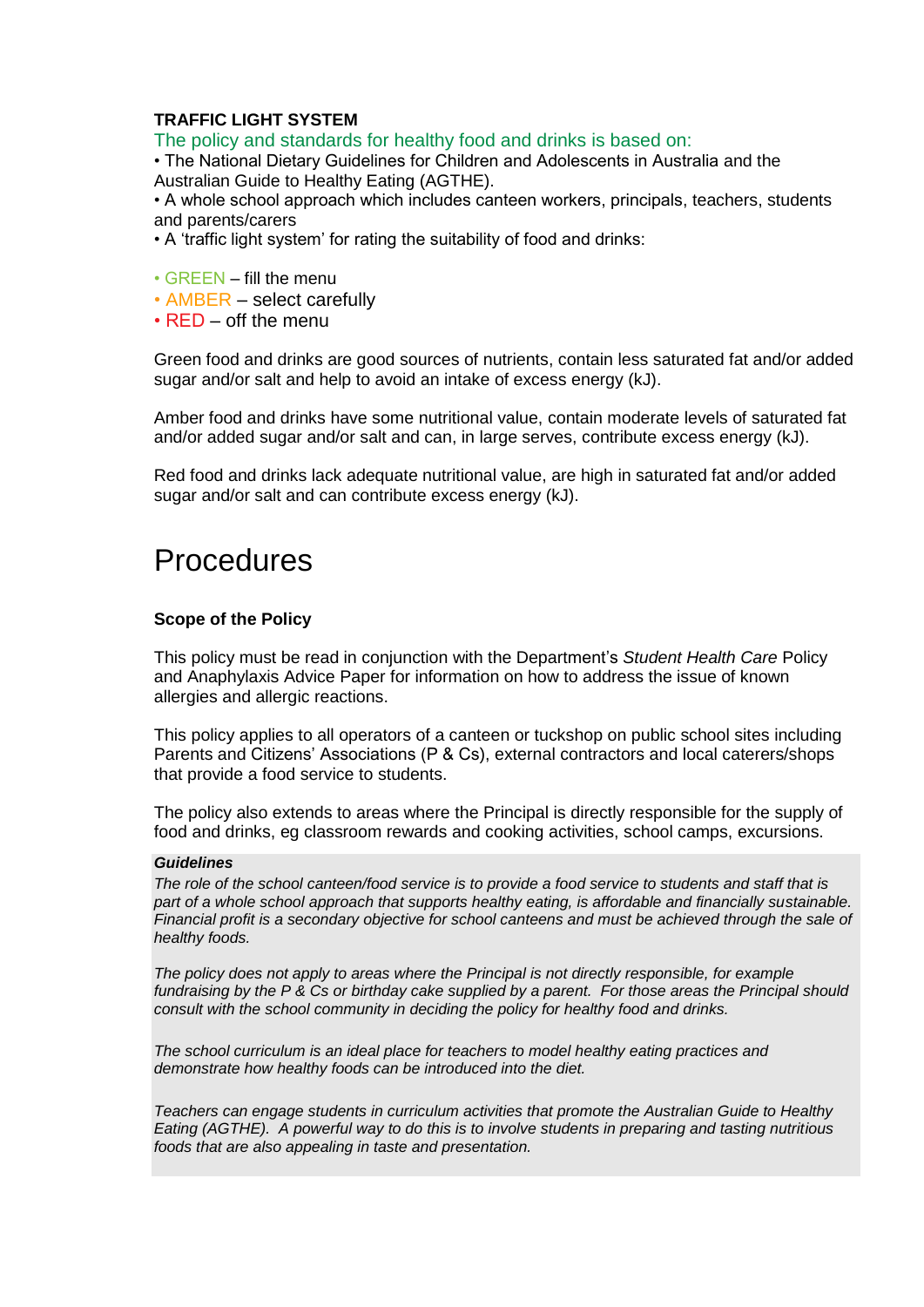*'Red' foods should only be included as part of the curriculum in line with the ATGHE, that is, on limited occasions and in small amounts across the course of study. Including the preparation and presentation of 'red' foods can indirectly promote consumption of these foods and should be avoided where possible.* 

*Where student engagement with 'red' foods is essential, consideration should be given to the connection to other learning outcomes of the Curriculum Framework and the importance of students' learning to make healthy food choices, (refer to Appendix A).*

*In recognition of the 'home environment' provided by public schools and colleges that have boarding*  facilities, the 'traffic light' system need not apply to all situations in which food and drinks are supplied. *For example, the policy will apply during school hours, that is from 8:30-3:30pm. Food and drinks available after school hours such as dinner, vending machines and the canteen/kiosk do not need to adhere to the policy.* 

## *CANTEEN/food service MENU*

Schools must support healthy eating by students in accordance with the 'traffic light' system and the *Australian Guide to Healthy Eating* (refer to Appendix B). The menu must:

- Have available every day and promote a wide range of the foods that comprise the majority of a healthy diet ('green').
- Have available only sometimes, use healthier alternatives and avoid large serving sizes of foods that should be eaten in moderation ('amber'). Savoury commercial products in the 'amber' category of foods must only be offered twice per week.
- Not include foods that do not meet specified minimum nutrient criteria ('red').

All menus must promote 'green' food and drinks and ensure they are available every day. The minimum standard required for compliance with the policy is a menu made up of 60% 'green' and 40% 'amber' food and drinks according to the 'traffic light' system in 3.2. Schools are encouraged to exceed this minimum standard.

Canteen/food service managers are required to use the *What's on the menu* (refer to Appendix C) as a resource when menu planning.

Schools must familiarise themselves with the Common Use Arrangement (CUA) 39404 for the purchase of bulk groceries and food related products.

#### *Guidelines*

*The Australian Guide to Healthy Eating (AGTHE) and the national Dietary Guidelines for Children and Adolescents in Australia (2003) establish the basis for a healthy eating approach. A key message of the AGTHE is to enjoy a variety of foods every day.*

*The guidelines provide recommendations for healthy eating not only to reduce the risk of diet-related disease, but also to improve the community's health and wellbeing. For overall good health, schoolaged children need to drink plenty of water and eat plenty of fruit, vegetables, legumes and cereals; adequate amounts of lean meat and low fat milk products; and importantly, choose foods containing less fat, less saturated fat, less sugar and less salt.*

*The AGTHE specifically identifies a number of 'extra' foods that are recommended to be eaten only sometimes or in small amounts. These foods are not essential to provide the body's nutrients and/or contain too much fat, salt and sugars (eg. fizzy drinks, high fat items such as crisps, pies, pasties, sausage rolls and high sugar items such as lollies).*

*Food and drinks that are lower in fat, sugar and salt (and higher in fibre and calcium where relevant) should be used in preference to other products of that food type available in the market.*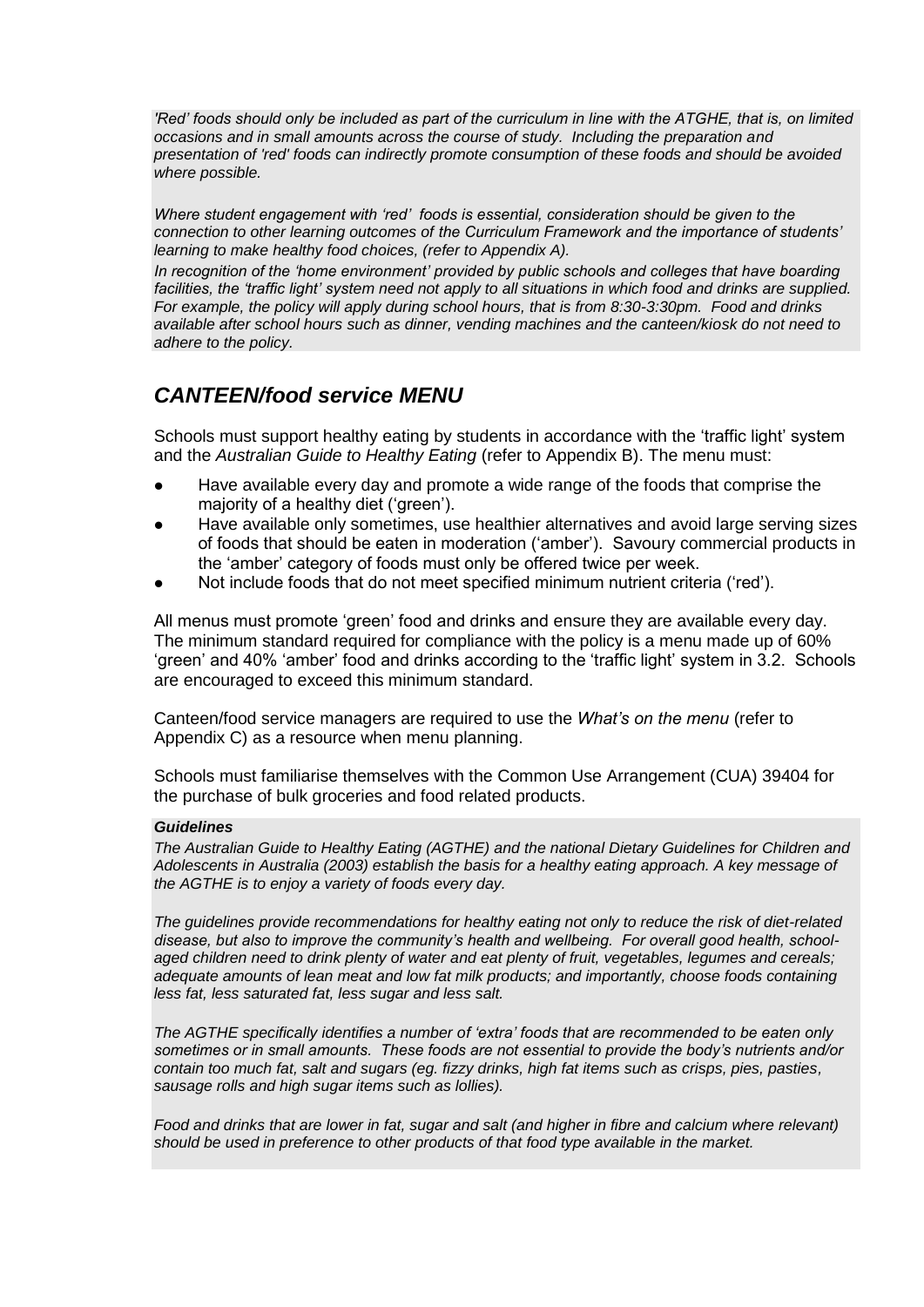*There are no limitations on the fruits, vegetables and whole grain foods used. It is these foods that should be promoted and encouraged on primary and high school menus.*

*When combined with 'green' foods such as salad, savoury commercial products may be offered more than twice per week. This type of 'meal deal' would then be categorised as a 'green' menu item.*

*The Star Choice Buyers' Guide should be used as a resource for planning menus and making decisions about serving sizes. All foods that are registered in the Star Choice Buyers' Guide or capable of being registered, i.e. meet the FOCiS minimum nutrient criteria, are recommended for*  inclusion in the school setting. Foods that are registered are lower in fat, sugar, salt (and higher in *fibre and calcium where relevant) than other products of that food type available in the market.* 

*The Western Australian School Canteen Association (WASCA) and local health professionals can provide advice to canteen/food service managers on recipes and sourcing local products that meet the FOCiS minimum nutrient criteria.*

## *FOOD SAFETY AND HYGIENE*

The *Food Act 2008 (WA)* and the *Food Regulations 2009* legislate that:

- All food services must apply for registration with the local council as a food business. A fee may be applicable.
- Schools must notify the local council prior to conducting a charitable or community event involving food (i.e. a cake stall or sausage sizzle).

All canteen/food service staff must:

- complete the FoodSafe Food Handler Training program or its equivalent. The training must be completed in a timely manner, preferably prior to commencement.
- wear hats, hairnets and aprons which will be provided by the canteen/food service;
- not sell foods made at home through the canteen food service; and
- must prepare, cook, transport and serve food in such a way as to retain nutrients and to minimise bacterial contamination and growth.

## *REPORTING ON COMPLIANCE*

All schools will be required to reach at least the minimum level on a rating system (refer to Appendix D) which includes criteria such as menu, policy, skills and knowledge, food safety and hygiene and school community involvement.

#### *Guidelines*

*The rating system allows schools to make continuous improvement across a series of levels of achievement.* 

*The Food Unit at [www.public.health.wa.gov.au](http://www.public.health.wa.gov.au/) can be contacted for further advice on the Food Act 2008 and the Food Regulations 2009.*

Web: [www.waschoolcanteens.org.au](http://www.waschoolcanteens.org.au/)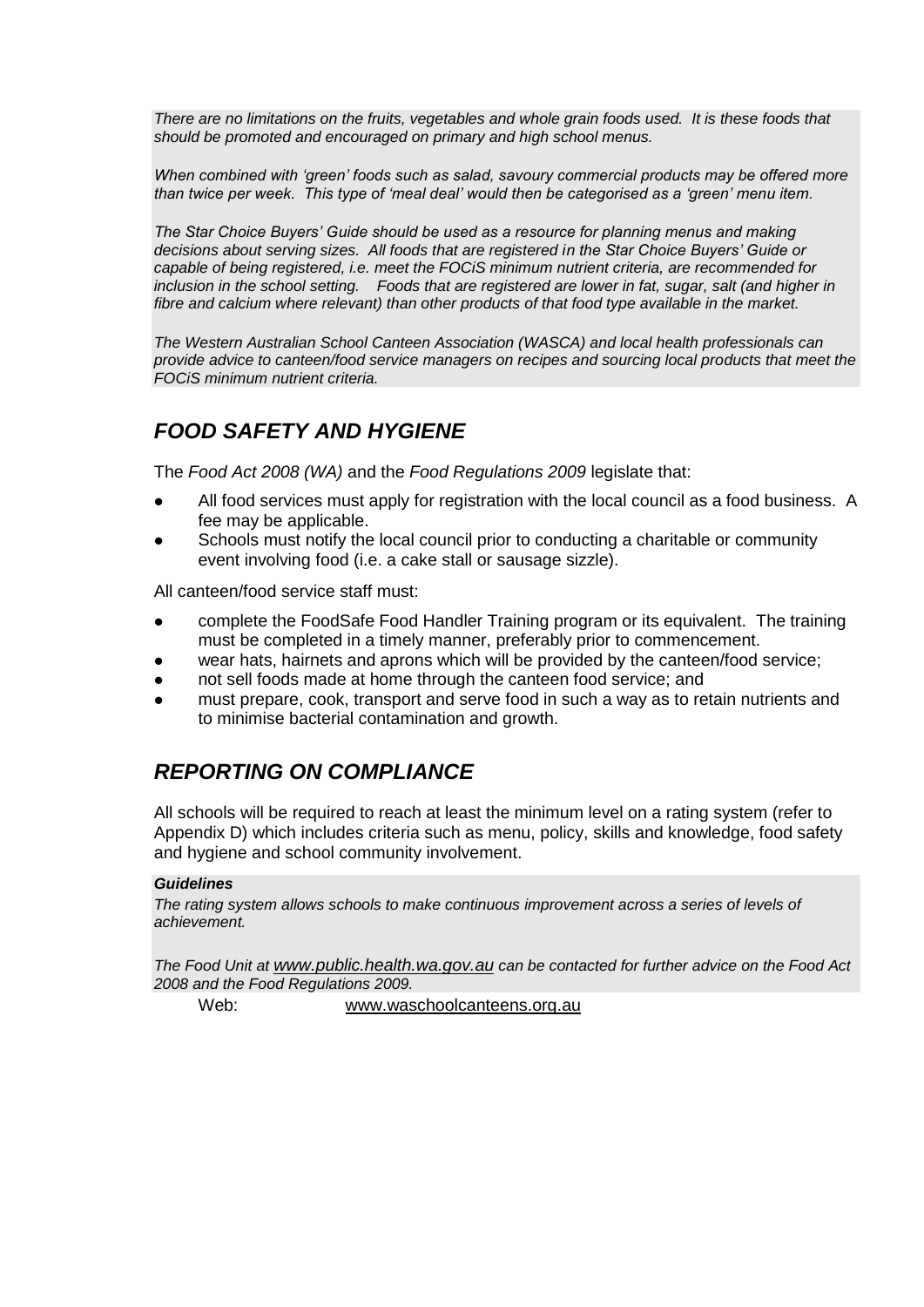## APPENDIX A 'RED' FOODS AND THE CURRICULUM

The school curriculum is an ideal place for teachers to model healthy eating practices and demonstrate how healthy foods can be introduced into the diet.

Teachers can engage students in curriculum activities that promote the *Australian Guide to Healthy Eating* (AGTHE). A powerful way to do this is to involve students in preparing and tasting nutritious foods that are also appealing in taste and presentation.

'Red' foods should only be included as part of the curriculum in line with the AGTHE, that is, on limited occasions and in small amounts across the course of study. Including the preparation and presentation of 'red' foods can indirectly promote consumption of these foods and should be avoided where possible.

Where student engagement with 'red' foods is essential, consideration should be given to the connection to other learning outcomes of the *Curriculum Framework* and the importance of students' learning to make healthy food choices. This means that:

- In any food preparation activity, all categories of food such as appetisers, main course, dessert, should reflect a focus on healthy foods, recognising that in order for students to prepare and serve a range of foods and use a range of techniques, they may, on limited occasions, be preparing and serving 'red' foods and/or preparing foods in such a way that renders them 'red' foods.
- Making and tasting small quantities of 'red' foods can increase students' understanding of the properties of food and the related food science. This understanding should be used to justify that only small amounts of 'red' foods should be eaten.
- In instances where it is necessary for students to engage in comparative food studies that involve 'red' foods, and there is a need to taste these foods, then it should be in small taste-testing experiences. The focus of the curriculum is on students developing an understanding of the reasons for national differences in food behaviours due to, for example, food availability, social, economic, cultural, environmental, political and technological factors.
- Food is often used to reflect a particular cultural context such as Oktoberfest or Bastille Day. It is acknowledged that some of these foods may be 'red' foods, however, these occasions should be limited, and the 'red' foods should be kept to small amounts.
- Food preparation techniques such as deep frying and pastry making are essential competencies of the vocational curriculum. The technique should only be practised until the required level of competency has been achieved.
- In meal preparation activities where a variety of techniques are necessary, those that are associated with 'red' foods, such as deep frying, should be balanced by a focus on techniques that encourage the use of 'green' and 'amber' foods.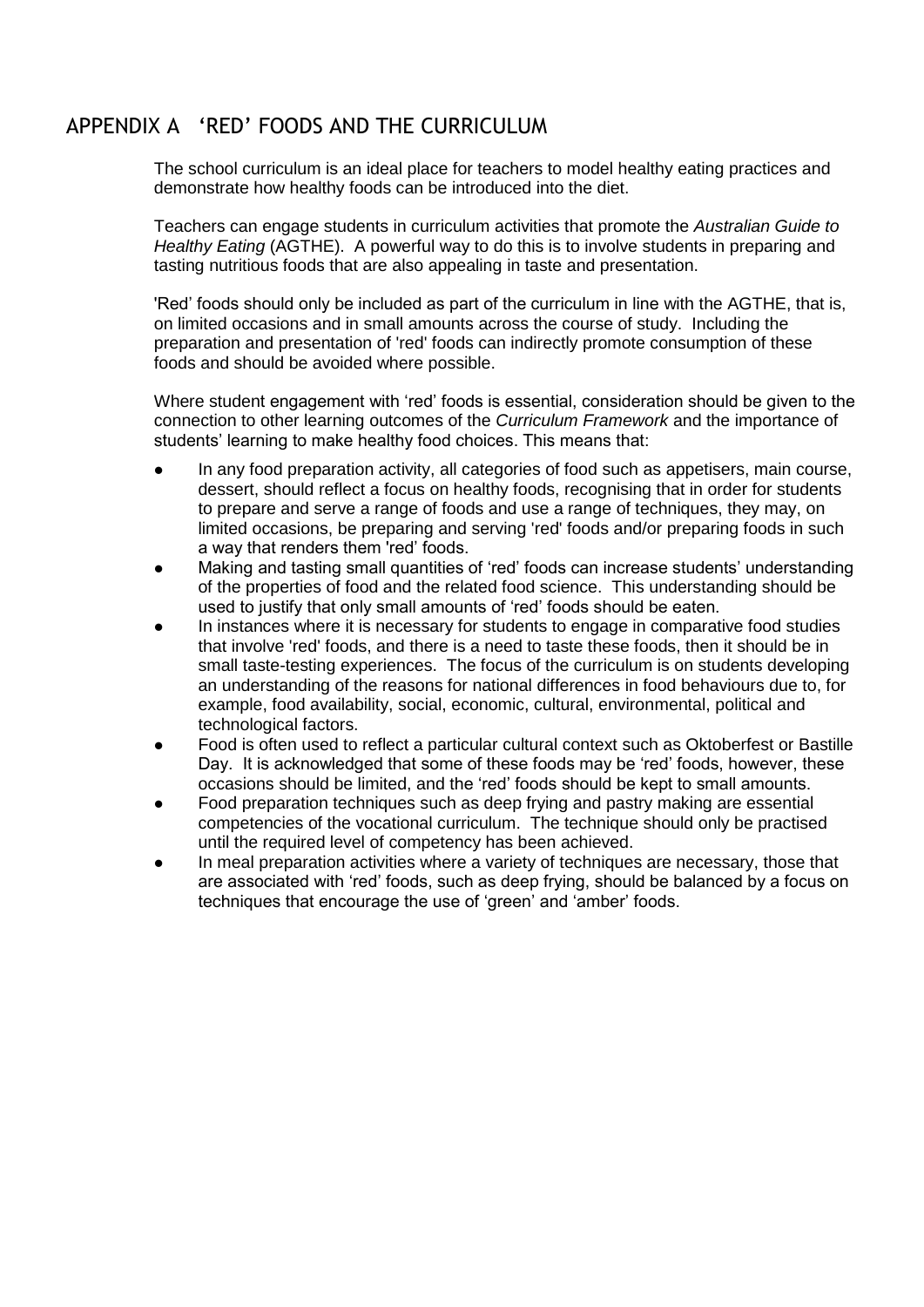## APPENDIX B AUSTRALIAN GUIDE TO HEALTHY EATING



From: Smith A, Smith B, Kellett E & Schmerlaib Y (1998) *The Australian guide to healthy eating: Background information for nutrition educators*. Australian Government Department of Health and Ageing, Canberra. Accessed at http://www.health.gov.au/internet/wcms/Publishing.nsf/Content/health-pubhlth-publicatdocument-fdeduc-cnt.htm on 17.08.06.

Copyright Commonwealth of Australia reproduced by permission